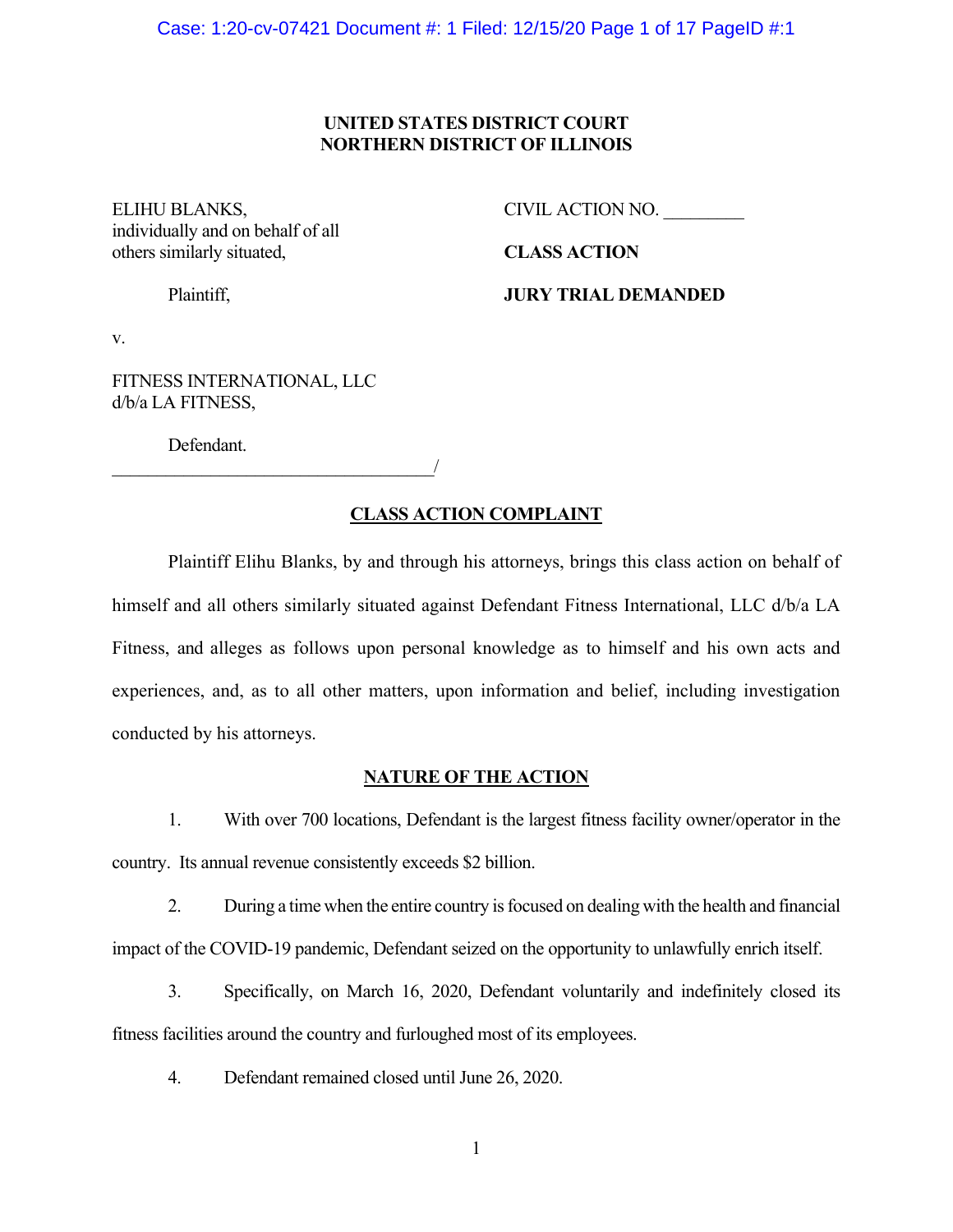### Case: 1:20-cv-07421 Document #: 1 Filed: 12/15/20 Page 2 of 17 PageID #:2

5. Rather than cease its collection of membership fees, Defendant continued charging its members, primarily through automatic electronic debits that Plaintiff and the putative class members were helpless to stop.

6. Instead of doing right by its members and refunding the unearned membership fees it should have never collected in the first place, Defendant has kept millions of dollars to which it is not entitled. Plaintiff estimates that Defendant is wrongfully refusing to refund at least \$100,000,000 in unearned membership fees, and potentially even more.

7. Instead of refunding these improperly collected fees, on March 30, 2020, Defendant sent an email to all members purporting to offer extended memberships or a free three-month membership for a friend or family member as an apology for closing its facilities earlier in the month and not refunding its members.

8. The e-mail contains hyperlink to Defendant's website where members are supposed to select one of the two options. Predictably, Defendant's website contains a "Limitation of Liability" clause in its Terms and Conditions that absolves Defendant of liability for the unearned membership fees it is attempting to keep.

9. Currently, Defendant's website states that it took the following actions for individuals who were billed despite Defendant's closure:

Some members were billed for a short period of time during which our clubs were closed. To address this, we immediately took the following steps. First, we automatically extended the membership time for all of those affected members. This means, for example, that if a member paid dues to use a club through March 31, then that member will have 15 additional days of membership time (corresponding to the 15 day period from March 17 through March 31) after their membership would have otherwise expired. Second, in appreciation for their patience during this confusion, we offered that same group of members the option to (1) take additional free membership time at the end of their membership or (2) receive a complimentary three-month membership to give to a new member which is redeemable over the next 12 months. We began notifying members with details about these options, and explaining how these options may be selected, over this past weekend.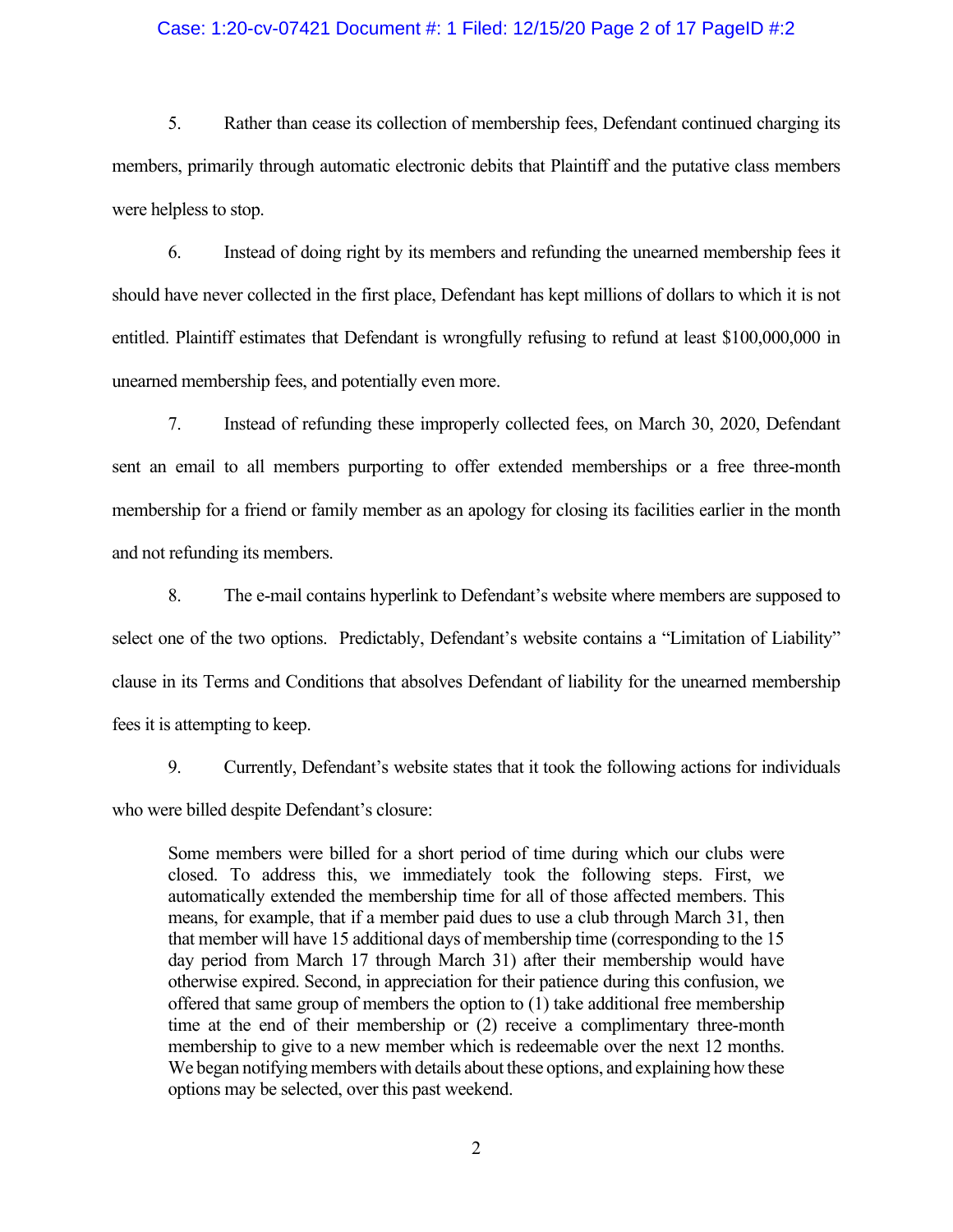### Case: 1:20-cv-07421 Document #: 1 Filed: 12/15/20 Page 3 of 17 PageID #:3

LA Fitness, Press Releases, *LA Fitness' Response to Covid-19 Crisis*, available at https://www.lafitness.com/Pages/PressReleaseDetail.aspx?article=63 (last visited November 18, 2020).

10. Notably absent from Defendant's "steps" is any actual refund of the money it improperly collected, and as of the filing of this lawsuit, Defendant has yet to refund its members the millions of dollars in unearned membership fees it collected in March 2020.

11. Accordingly, Plaintiff has been left with no choice but to file this lawsuit to seek damages on behalf of themselves and Class Members, as defined below, and any other available legal or equitable remedies resulting from the unlawful actions of Defendant.

#### **JURISDICTION AND VENUE**

12. This Court has personal jurisdiction over Defendant because Defendant directs, markets, and provides its business activities throughout the State of Illinois. Further, this Court has personal jurisdiction over Defendant because Defendant's tortious conduct against Plaintiff occurred in part within this District and, on information and belief, Defendant committed the same wrongful acts to other individuals within this judicial district, such that some of Defendant's acts have occurred within this district, subjecting Defendant to jurisdiction here.

13. The Court has diversity jurisdiction over this action pursuant to 28 U.S.C. § 1332(a)(1) because there is diversity of residence of the named parties. Additionally, this court has subject matter jurisdiction under 28 U.S.C. § 1332(d)(2). Plaintiff seeks damages, which, when aggregated among a proposed class numbering in the millions, exceeds the \$5,000,000.00 threshold for federal court jurisdiction under the Class Action Fairness Act. Specifically, Plaintiff estimate – based on publicly available information – that there are at least 4,000,000 individuals who are members of Defendant's fitness facilities. Additionally, Plaintiff estimates – based on publicly available information – that Defendant's monthly revenue is approximately \$166,000,000. Defendant's revenue is primarily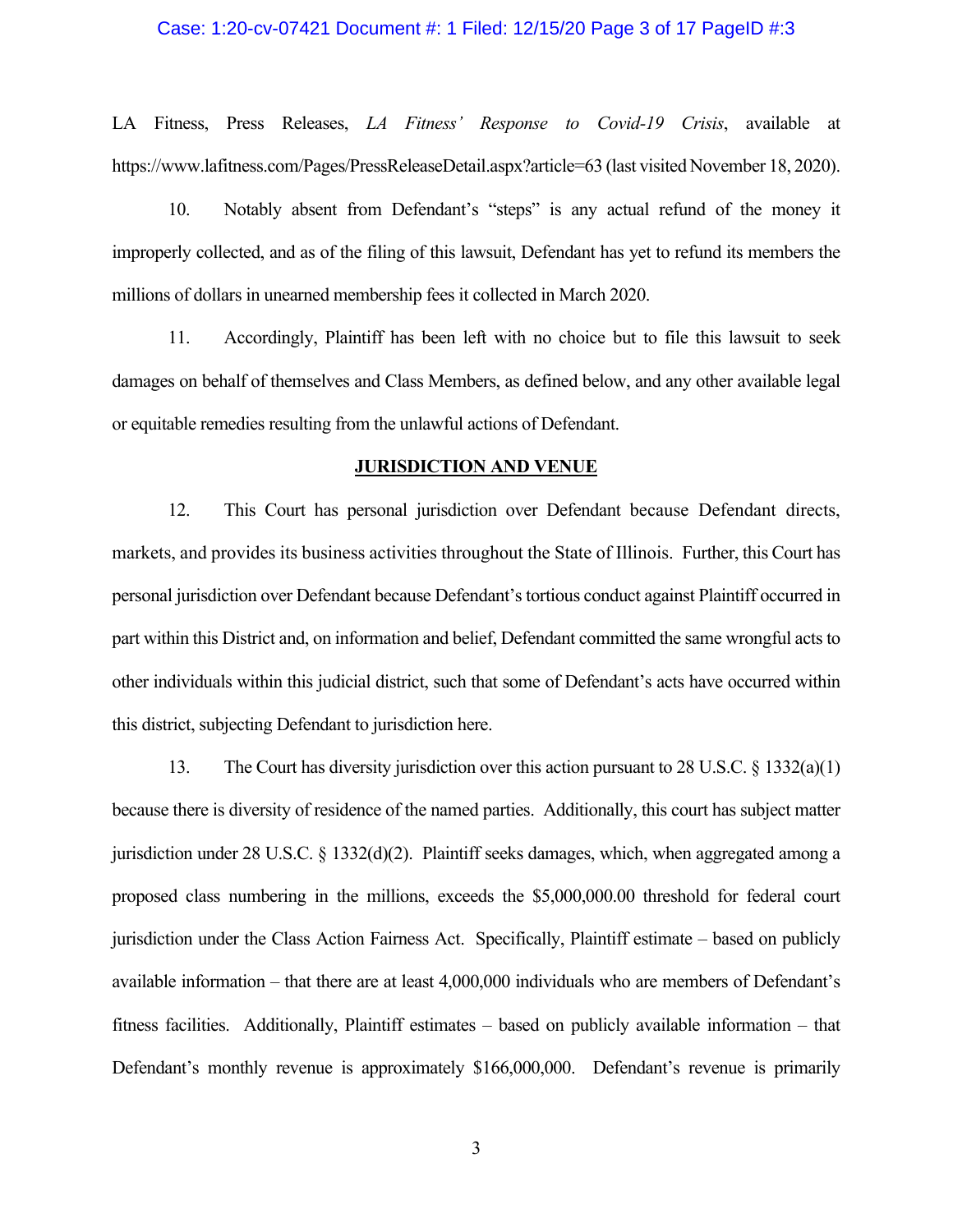### Case: 1:20-cv-07421 Document #: 1 Filed: 12/15/20 Page 4 of 17 PageID #:4

derived from the collection of membership fees. Plaintiff further alleges that Defendant is withholding between 15 to 30 days of unearned membership fees from Plaintiff and Class Members. Thus, even discounting for other types of revenue (e.g. retail sales), and facilities not located within the U.S., the amount in dispute easily exceeds the \$5,000,000 threshold.

14. Venue is proper in this District pursuant to 28 U.S.C. §§ 1391(b) and (c) because Defendant is deemed to reside in any judicial district in which it is subject to personal jurisdiction, and because a substantial part of the events or omissions giving rise to the claim occurred in this District.

### **PARTIES**

15. Plaintiff is a natural person who, at all times relevant to this action, was a citizen of and domiciled in Cook County, Illinois.

16. Defendant is a California limited liability company whose principal office is located at 3161 Michelson Dr. Ste. 600, Irvine, CA 92612.

#### **FACTS**

17. Beginning in approximately 1994, Plaintiff was a member of Bally Total Fitness in Chicago, Illinois.

18. In approximately December of 2011, Defendant purchased all Chicago area Bally Total Fitness locations, including the location that Plaintiff was a member of.

19. As part of the purchase, Defendant assumed all Bally membership agreements for the purchased clubs, including Plaintiff's membership, and began collecting membership dues.

20. Plaintiff continued his membership under the new LA Fitness ownership.

21. Plaintiff continued to make payments to Defendant for use of its facilities.

22. By accepting Plaintiff's payment, Defendant agreed to provide fitness facilities and services in exchange for payment of the membership fee.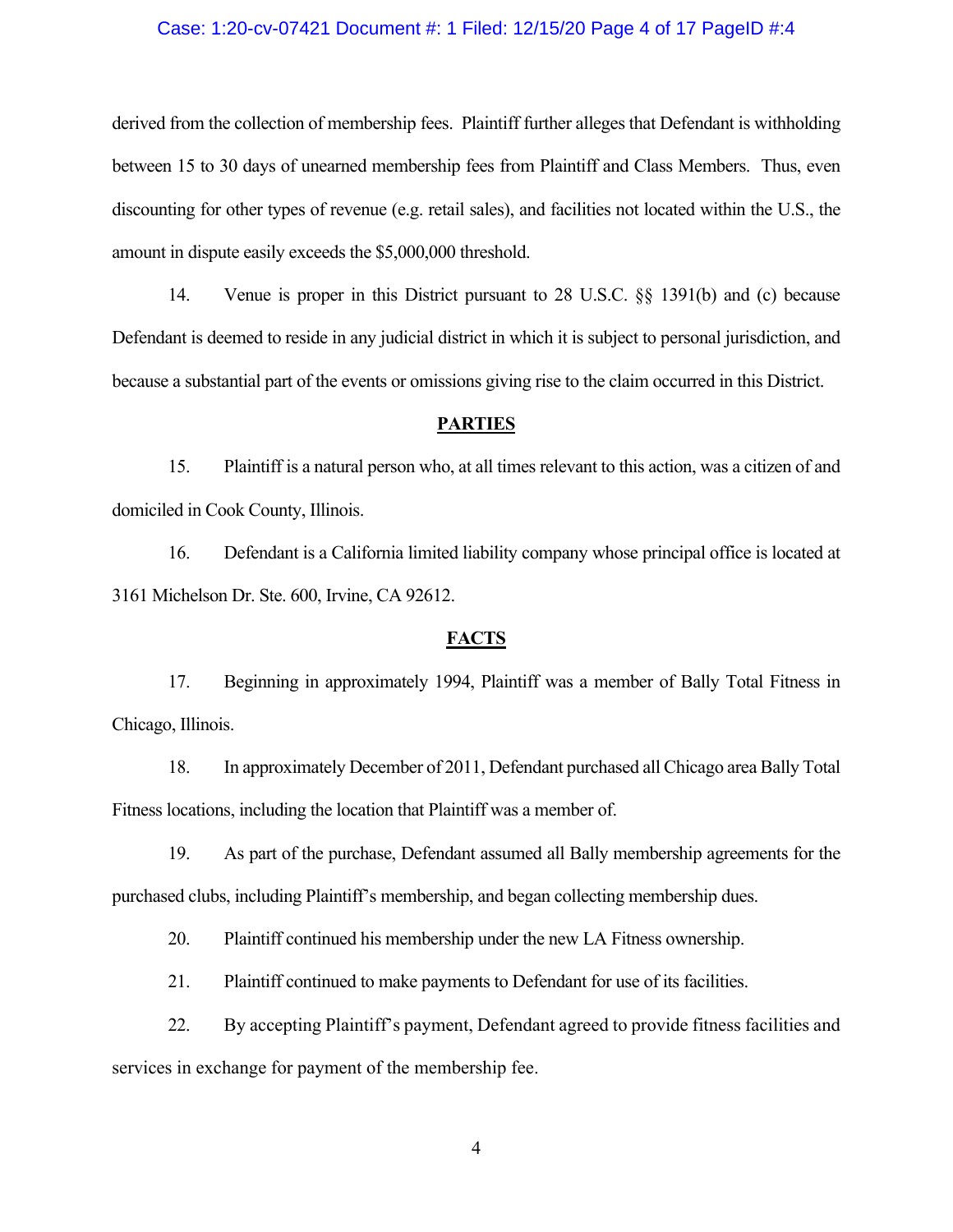## Case: 1:20-cv-07421 Document #: 1 Filed: 12/15/20 Page 5 of 17 PageID #:5

23. On approximately March 10, 2020, Plaintiff paid his yearly dues in total.

24. On March 16, 2020, Defendant voluntarily closed all its fitness facilities in U.S., including the locations where Plaintiff regularly exercises. In other words, Defendant's facilities did not become unavailable. Rather, Defendant made the unilateral decision to close its facilities.

25. Instead of reimbursing Plaintiff the unearned membership fees it had already collected, Defendant kept the fees suspended billing starting in April.

26. As of the filing of this Complaint, Plaintiff and Class Members have not been reimbursed the unearned membership fees at issue.

27. Plaintiff and Class Members have been harmed by Defendant in the amount of unearned

membership fees totaling millions of dollars.

28. Many of Defendant's members have taken to the Internet to voice their complaints about

Defendant's dishonest conduct. The following is a small sampling of those on-line complaints:

- On March 16, 2020, LA Fitness sent out an email stating that all gyms nationwide would be closing until (at least) April 1st to try and staunch the spread of COVID-19. However, I was still charged for the entire month of March's tuition even though I haven't and won't be able to use the gym for over half the month. I called the LA Fitness corporate number and was told that in lieu of a refund for half of March's tuition, I would be rewarded with an extended "end by" date. Meaning that whenever the gym opens, if i chose to end my membership, my last day to use the facilities will be the same amount of time the gym was closed. Of course, I pointed out that that didn't cover the people who chose to stay with LA Fitness, and there was no answer for that.<sup>1</sup>
- La fitness closed due to coronavirus yesterday. I can't use the facility. It is closed. Therefore it is ridiculous that I've been assessed a membership fee today for the next 30 days. What am I paying for? I should not have been charged!<sup>2</sup>

<sup>1</sup> https://www.bbb.org/us/ca/irvine/profile/health-club/la-fitness-1126-41156/complaints (last accessed Apr. 28, 2020)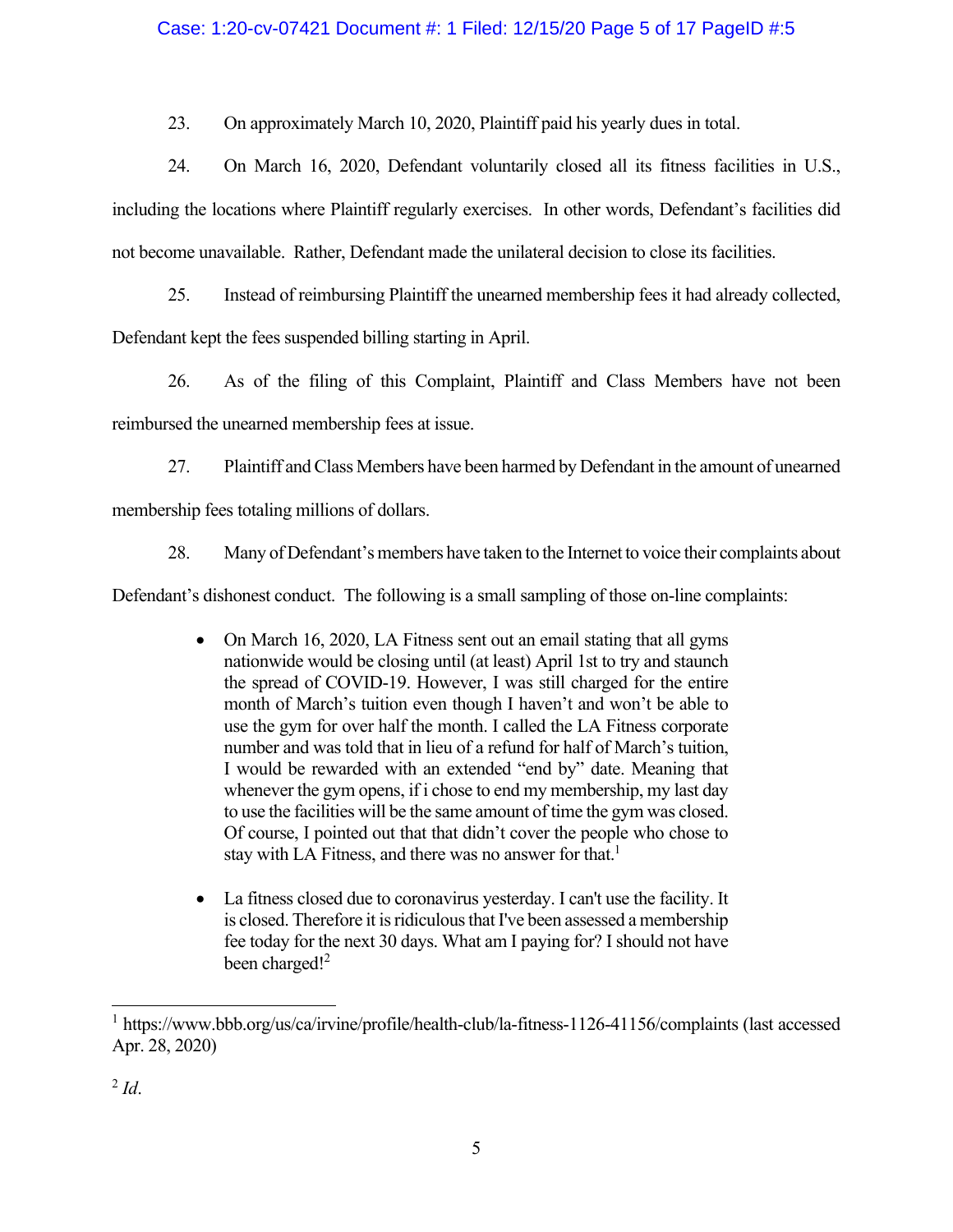- Due to the COVID-19 We wanted to put our account on hold which we did however they still charged our account the full amount when we asked for that refund they said there is nothing they can do. I asked to speak to a manger which they refused to transfer me letting them know due to the virus we do not feel comfortable to go to the gym but they still refused to help and stated the virus has nothing to do with our membership $3$
- I'm a pay by month member, and I just see a charge this morning. Should the monthly charges be stopped? Please let us know what to do!<sup>4</sup>
- Memberships being extended means nothing to pay by month members. Like...said, it should be prorated or not charged at all!<sup>5</sup>
- $\bullet$  It should be prorated...or not charge at all<sup>6</sup>
- You guys better refund my membership for march or I will be contacting the better business bureau point blank.<sup>7</sup>
- Are you paying staff with my automatic debit? I hope so cuz if not you shouldn't be charging me. $\frac{8}{3}$
- $\bullet$  Yet still taking out dues for people when the gym isnt even open to use<sup>9</sup>
- So, you close the facility but you are still charging us to use the closed facility! What gives! You should NOT be CHARGING us until you reopen! I want my money back!

# **CLASS ALLEGATIONS**

## **PROPOSED CLASS**

29. Plaintiff brings this case as a class action pursuant to Fed. R. Civ. P. 23, on behalf of

himself and all others similarly situated.

5 *Id*. 6 *Id*. 7 *Id*. 8 *Id*. 9 *Id*.

 $3$  *Id.* 

https://www.facebook.com/LAFitness/ (last accessed Apr. 28, 2020).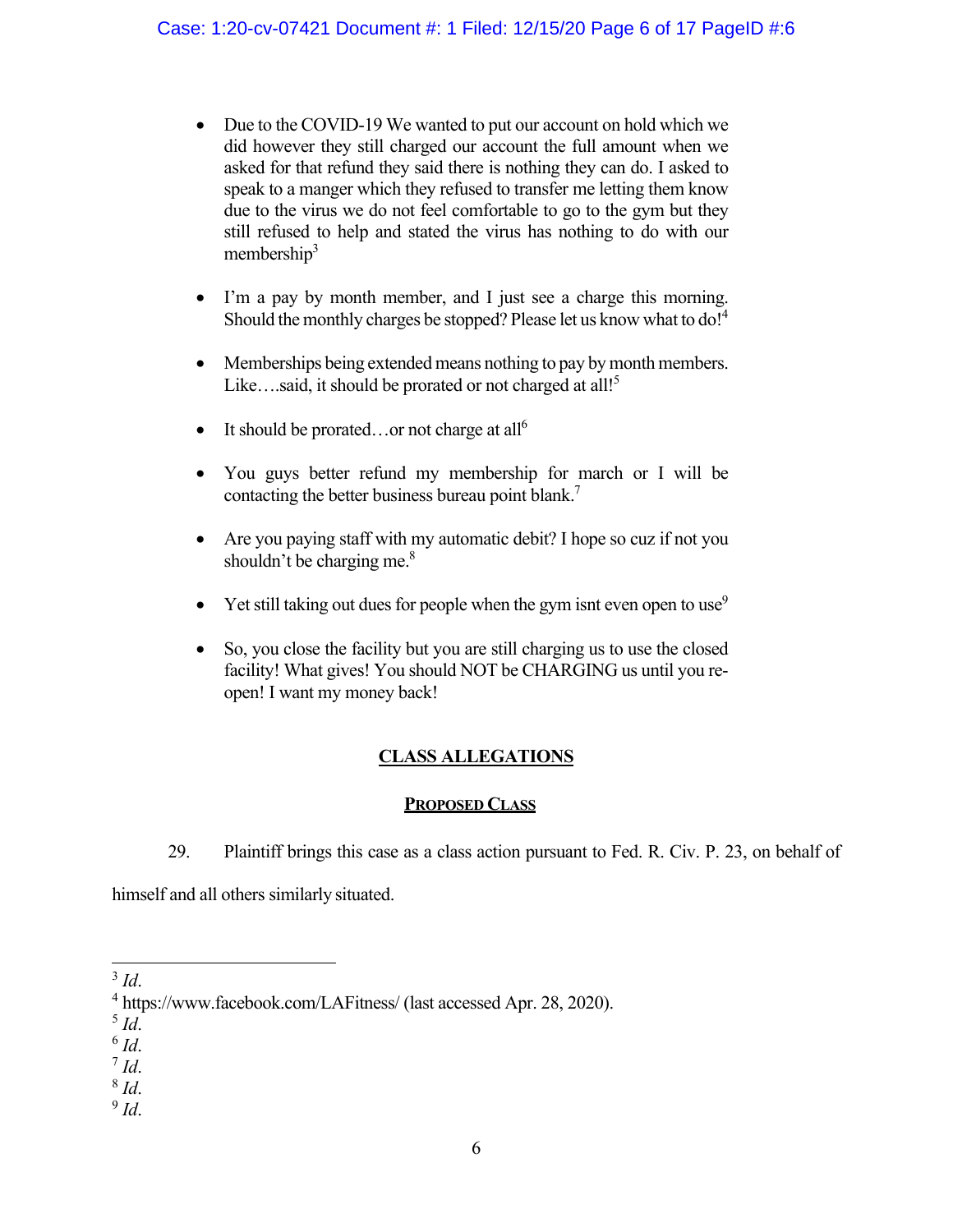30. Plaintiff brings this case on behalf of following Classes, defined as follows:

## **Nationwide Class:**

All persons in the United States who (1) paid membership fees to Defendant (2) where these membership fees were for the use of Defendant's facilities during the month of March 2020; (3) have not received reimbursement for the membership fees paid during the month of March 2020; and (4) do not have an arbitration provision in their Membership Agreement with Defendant; or, in the alternative:

## **Multi-State Consumer Protection Class:**

All persons in Illinois or any state with materially similar laws $10$  who (1) paid membership fees to Defendant (2) where these membership fees were for the use of Defendant's facilities during the month of March 2020; (3) have not received reimbursement for the membership fees paid during the month of March 2020; and (4) do not have an arbitration provision in their Membership Agreement with Defendant; or, in the alternative:

## **Illinois Class:**

All persons in Illinois or any state with materially similar laws who (1) paid membership fees to Defendant (2) where these membership fees were for the use of Defendant's facilities during the month of March 2020; (3) have not received reimbursement for the membership fees paid during the month of March 2020; and (4) do not have an arbitration provision in their Membership Agreement with Defendant.

<sup>&</sup>lt;sup>10</sup> While discovery may alter the following, Plaintiff asserts that the other states with similar consumer fraud laws under the facts of this case include, but are not limited to: Arkansas (Ark. Code § 4-88-101, et seq.); Colorado (Colo. Rev. Stat. § 6-1-101, et seq.); Connecticut (Conn. Gen. Stat. § 42-110, et seq.); Delaware (Del. Code tit. 6, § 2511, et seq.); District of Columbia (D.C. Code § 28-3901, et seq.); Florida (Fla. Stat. § 501.201, et seq.); Hawaii (Haw. Rev. Stat. § 480-1, et seq.); Idaho (Idaho Code § 48-601, et seq.); Illinois (815 ICLS § 505/1, et seq.); Maine (Me. Rev. Stat. tit. 5 § 205-A, et seq.); Massachusetts (Mass. Gen. Laws Ch. 93A, et seq.); Michigan (Mich. Comp. Laws § 445.901, et seq.); Minnesota (Minn. Stat. § 325F.67, et seq.); Missouri (Mo. Rev. Stat. § 407.010, et seq.); Montana (Mo. Code. § 30-14-101, et seq.); Nebraska (Neb. Rev. Stat. § 59 1601, et seq.); Nevada (Nev. Rev. Stat. § 598.0915, et seq,); New Hampshire (N.H. Rev. Stat. § 358-A:1, et seq.); New Jersey (N.J. Stat. § 56:8-1, et seq.); New Mexico (N.M. Stat. § 57-12-1, et seq.); New York (N.Y. Gen. Bus. Law § 349, et seq.); North Dakota (N.D. Cent. Code § 51-15-01, et seq.); Oklahoma (Okla. Stat. tit. 15, § 751, et seq.); Oregon (Or. Rev. Stat. § 646.605, et seq.); Rhode Island (R.I. Gen. Laws § 6-13.1-1, et seq.); South Dakota (S.D. Code Laws § 37-24-1, et seq.); Texas (Tex. Bus. & Com. Code § 17.41, et seq.); Virginia (VA Code § 59.1-196, et seq.); Vermont (Vt. Stat. tit. 9, § 2451, et seq.); Washington (Wash. Rev. Code § 19.86.010, et seq.); West Virginia (W. Va. Code § 46A-6- 101, et seq.); and Wisconsin (Wis. Stat. § 100.18, et seq*.*). *See Mullins v. Direct Digital, LLC*, No. 13-cv-1829, 2014 WL 5461903 (N.D. Ill. Sept. 30, 2014), aff'd, 795 F.3d 654 (7th Cir. 2015).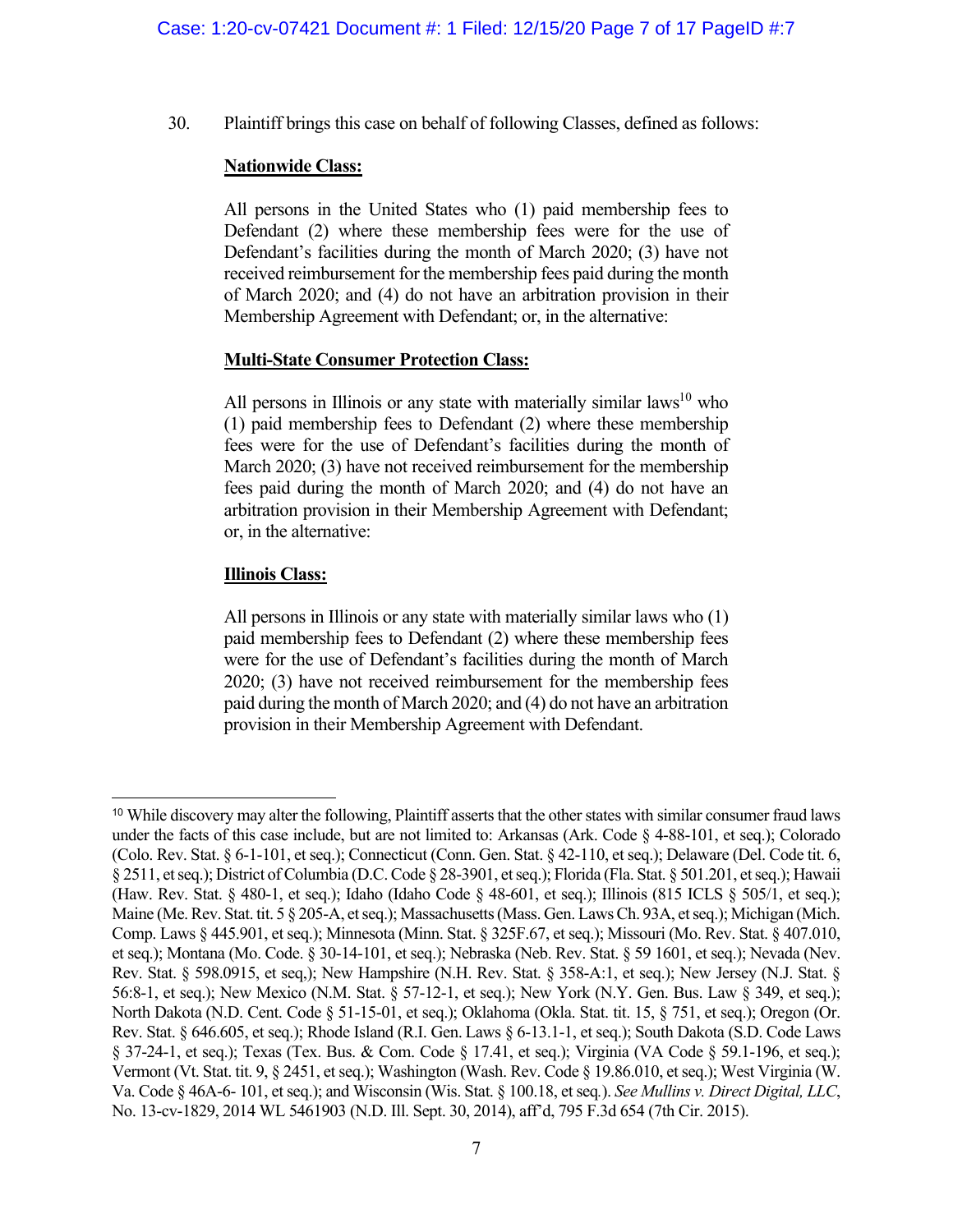### Case: 1:20-cv-07421 Document #: 1 Filed: 12/15/20 Page 8 of 17 PageID #:8

31. The following are excluded from the Class: (1) any Judge presiding over this action and members of his or her family; (2) Defendant, its subsidiaries, parents, successors, predecessors, and any entity in which Defendant or its parent has a controlling interest (as well as current or former employees, officers and directors); (3) persons who properly execute and file a timely request for exclusion from the Class; (4) persons whose claims in this matter have been finally adjudicated on the merits or otherwise released; (5) Plaintiff's counsel and Defendant's counsel; and, (6) the legal representatives, successors, and assigns of any such excluded persons.

32. Plaintiff reserves the right to amend the definition of the Class if discovery and/or further investigation reveals that the Class should be expanded or otherwise modified.

33. Plaintiff does not know the exact number of members in the Class but believes Class Members number in the millions.

#### **NUMEROSITY**

34. Upon information and belief, Defendant has harmed millions of consumers by keeping unearned membership fees. The members of the Class, therefore, are believed to be so numerous that joinder of all members is impracticable. The precise number of Class Members can be readily ascertained by reviewing documents in Defendant's possession, custody, and control.

35. The exact number and identities of Class Members are unknown at this time and can be ascertained only through discovery. Identification of Class Members is a matter capable of ministerial determination from Defendant's records.

#### **COMMONALITY**

36. There are numerous questions of law and fact common to the Class which predominate over any questions affecting only individual members of the Class. Among the questions of law and fact common to the Class are: (1) whether Defendant breached its contract with Class Members by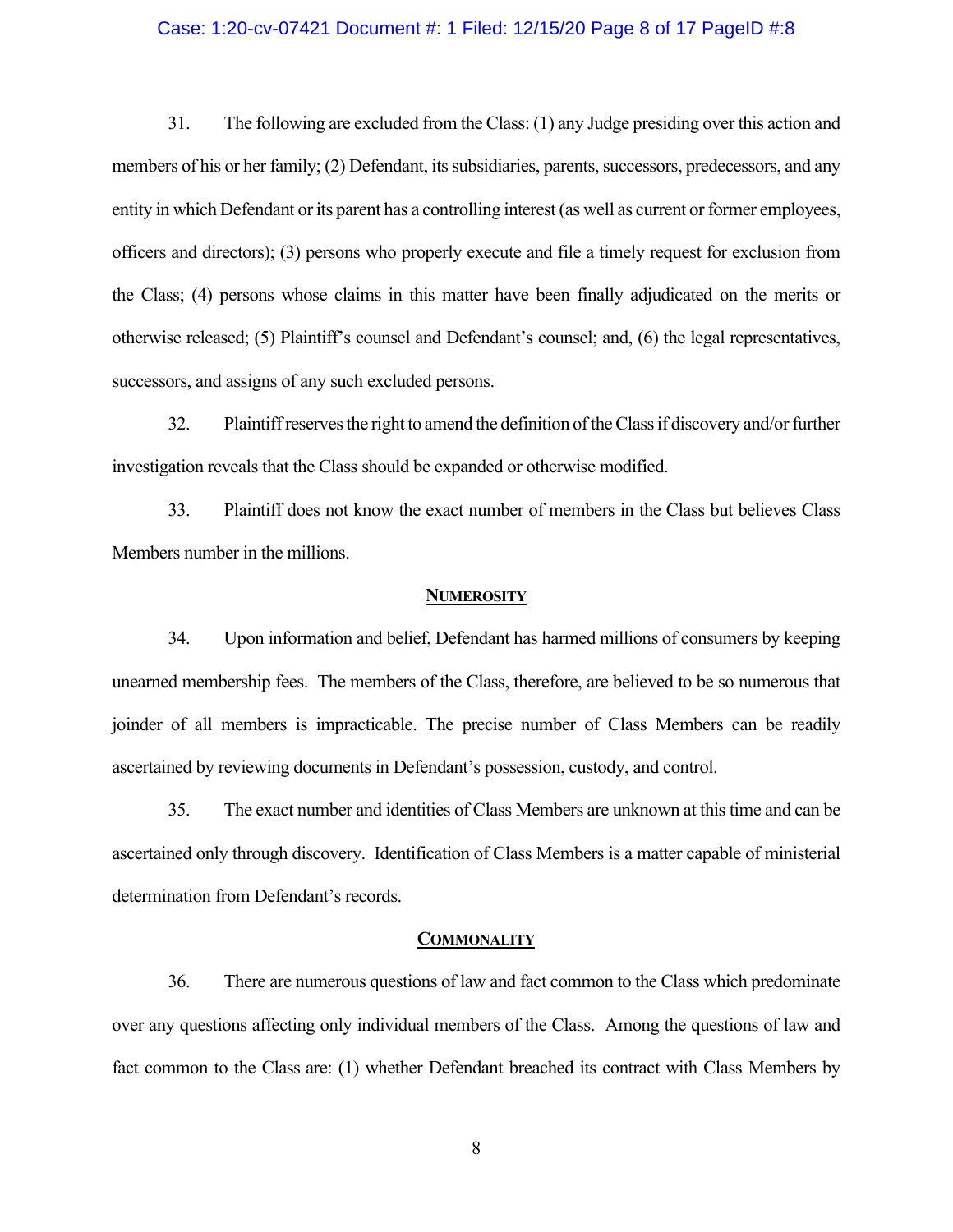### Case: 1:20-cv-07421 Document #: 1 Filed: 12/15/20 Page 9 of 17 PageID #:9

failing to reimburse Plaintiff and Class Members unearned membership fees (2) whether Defendant unjustly enriched itself by failing to reimburse Plaintiff and Class Members unearned membership fees; (3) whether Defendant negligently enriched itself by failing to reimburse Plaintiff and Class Members unearned membership fees; (4) whether Defendant's conduct was unfair or deceptive; (5) whether Plaintiff and Class Members have suffered monetary damages; and (6) whether Plaintiff and Class Members are entitled to injunctive relief.

37. The common questions in this case are capable of having common answers. If Plaintiff' claims are accurate, Plaintiff and Class Members will have identical claims capable of being efficiently adjudicated and administered in this case.

#### **TYPICALITY**

38. Plaintiff's claims are typical of the claims of Class Members, as they are all based on the same factual and legal theories.

#### **ADEQUACY**

39. Plaintiff is a representative who will fully and adequately assert and protect the interests of the Class and has retained competent counsel. Further, Plaintiff has no interests that are antagonistic to the Class. Accordingly, Plaintiff is an adequate representative and will fairly and adequately protect the interests of the Class.

#### **SUPERIORITY**

40. A class action is superior to all other available methods for the fair and efficient adjudication of this lawsuit because individual litigation of the claims of all members of the Class is economically unfeasible and procedurally impracticable. While the aggregate damages sustained by Class Members are in the millions of dollars, the individual damages incurred by each member of the Class resulting from Defendant's wrongful conduct are too small to warrant the expense of individual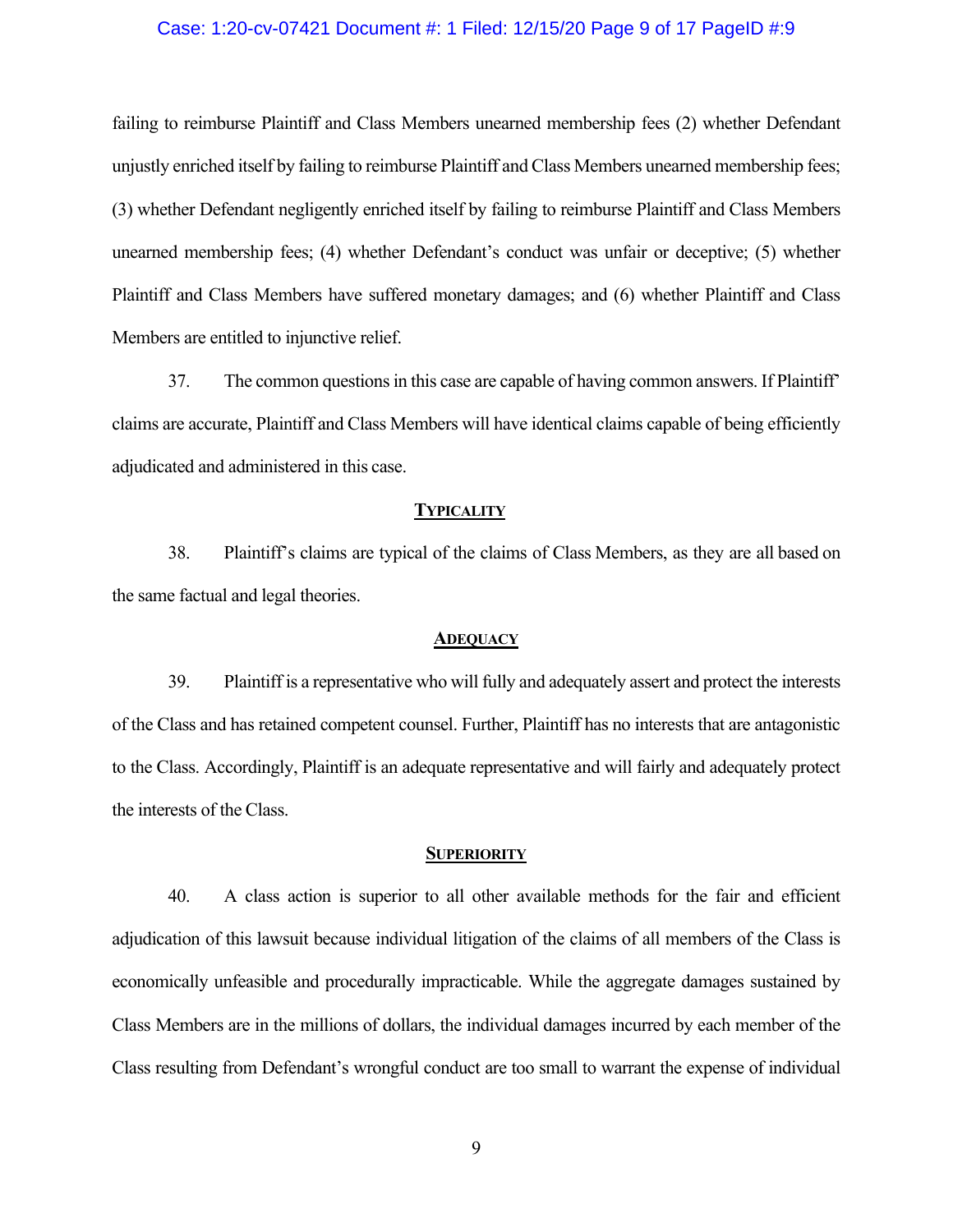### Case: 1:20-cv-07421 Document #: 1 Filed: 12/15/20 Page 10 of 17 PageID #:10

lawsuits. The likelihood of individual Class Members prosecuting their own separate claims is remote, and, even if every member of the Class could afford individual litigation, the court system would be unduly burdened by individual litigation of such cases.

41. The prosecution of separate actions by members of the Class would create a risk of establishing inconsistent rulings and/or incompatible standards of conduct for Defendant. For example, one court might enjoin Defendant from performing the challenged acts, whereas another may not. Additionally, individual actions may be dispositive of the interests of the Class, although certain class members are not parties to such actions.

## **COUNT I BREACH OF CONTRACT (On Behalf of Plaintiff and the Class)**

42. Plaintiff re-alleges and incorporates the foregoing allegations as if fully set forth herein.

43. Pursuant to their Membership Agreement with Defendant, Plaintiff and Class Members agreed to pay membership fees to Defendant in exchange for access to Defendant's fitness facilities.

44. Plaintiff and Class Members complied with their contractual obligations as set forth in the Membership Agreements by paying their membership fees.

45. Defendant breached its contractual obligations as set forth in the Membership Agreements by charging Plaintiff and Class Members fees during a period in which Defendants did not provide access to its fitness facilities.

46. During the relevant time, Defendant's fitness facilities did not become unavailable. Rather, Defendant decided to voluntarily close its facilities without advance notice to Plaintiff and Class Members.

47. As a result of Defendant's breach of the Membership Agreements, Plaintiff and Class Members have been damaged in the amount of fees collected by Defendant for use of its facilities during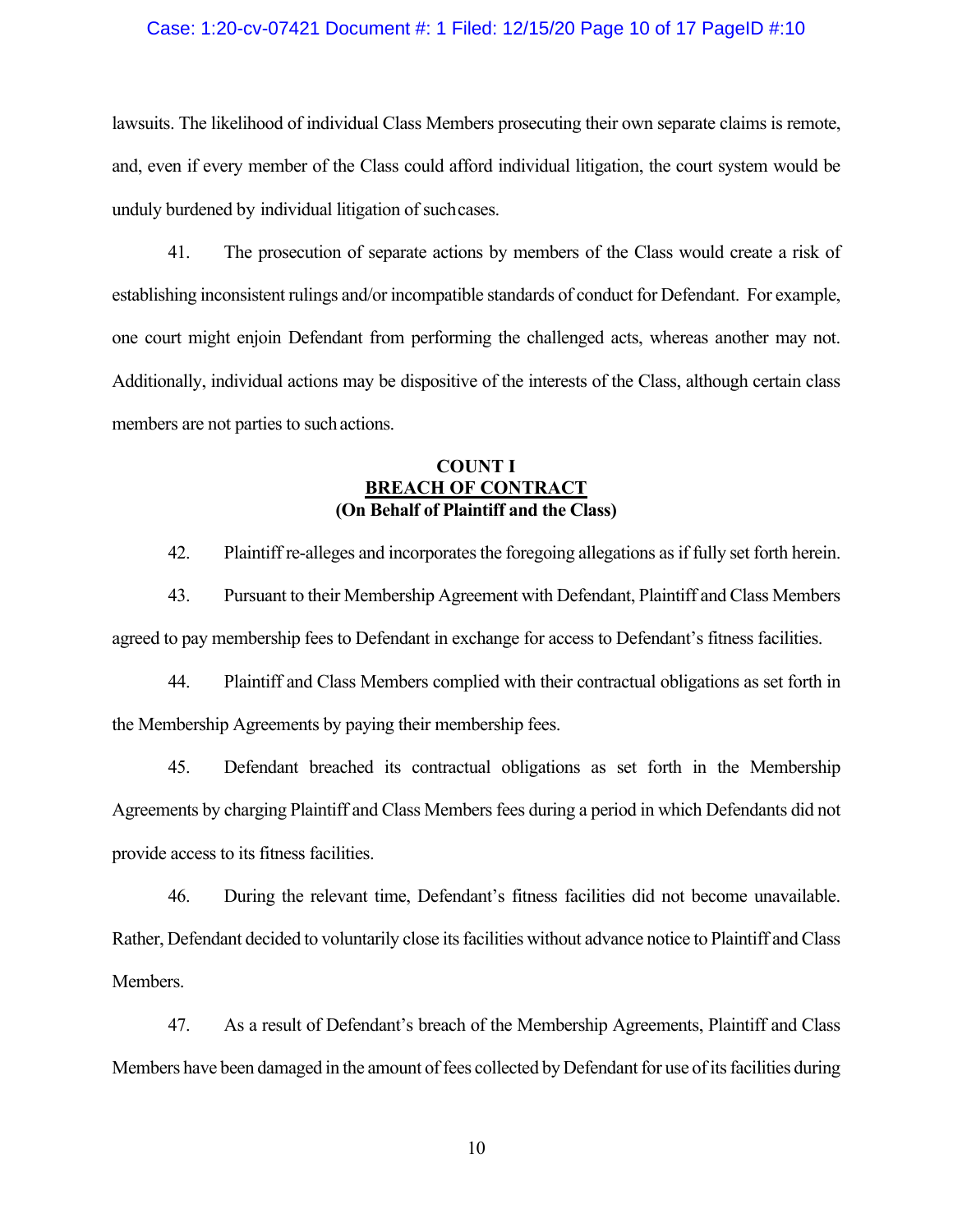### Case: 1:20-cv-07421 Document #: 1 Filed: 12/15/20 Page 11 of 17 PageID #:11

the month of March 2020.

48. Plaintiff and Class Members demand the applicable relief set forth in the Prayer for Relief below.

## **COUNT II UNJUST ENRICHMENT (In the Alternative, On Behalf of Plaintiff and the Class)**

49. Plaintiff incorporates and realleges by reference each and every allegation contained in paragraphs 1-41 as if fully set forth herein.

50. Plaintiff brings this count in the alternative to any remedies at law to which Plaintiff and Class Members may be entitled.

51. Plaintiff and Class Members conferred a benefit upon Defendant in the form of membership fees paid to Defendant for use of its facilities during the month of March 2020.

52. Defendant had knowledge of the benefits conferred upon it by Plaintiff and Class Members.

53. Defendant was under a duty to provide access to its facilities in return for the membership fees paid to Defendant by Plaintiff and Class Members.

54. Further, Defendant had a duty to return these funds when it closed its facilities to Plaintiff and Class Members.

55. Under the circumstances, it would be unjust for Defendant to retain the benefit conferred upon it by Plaintiff and Class Members.

56. Defendant has been unjustly enriched and is required to refund Plaintiff and Class Members the benefits they conferred upon Defendant.

57. This Court should require Defendant to refund all membership fees it collected for use of its facilities during the month of March 2020 to prevent the wrongful retention of money in violation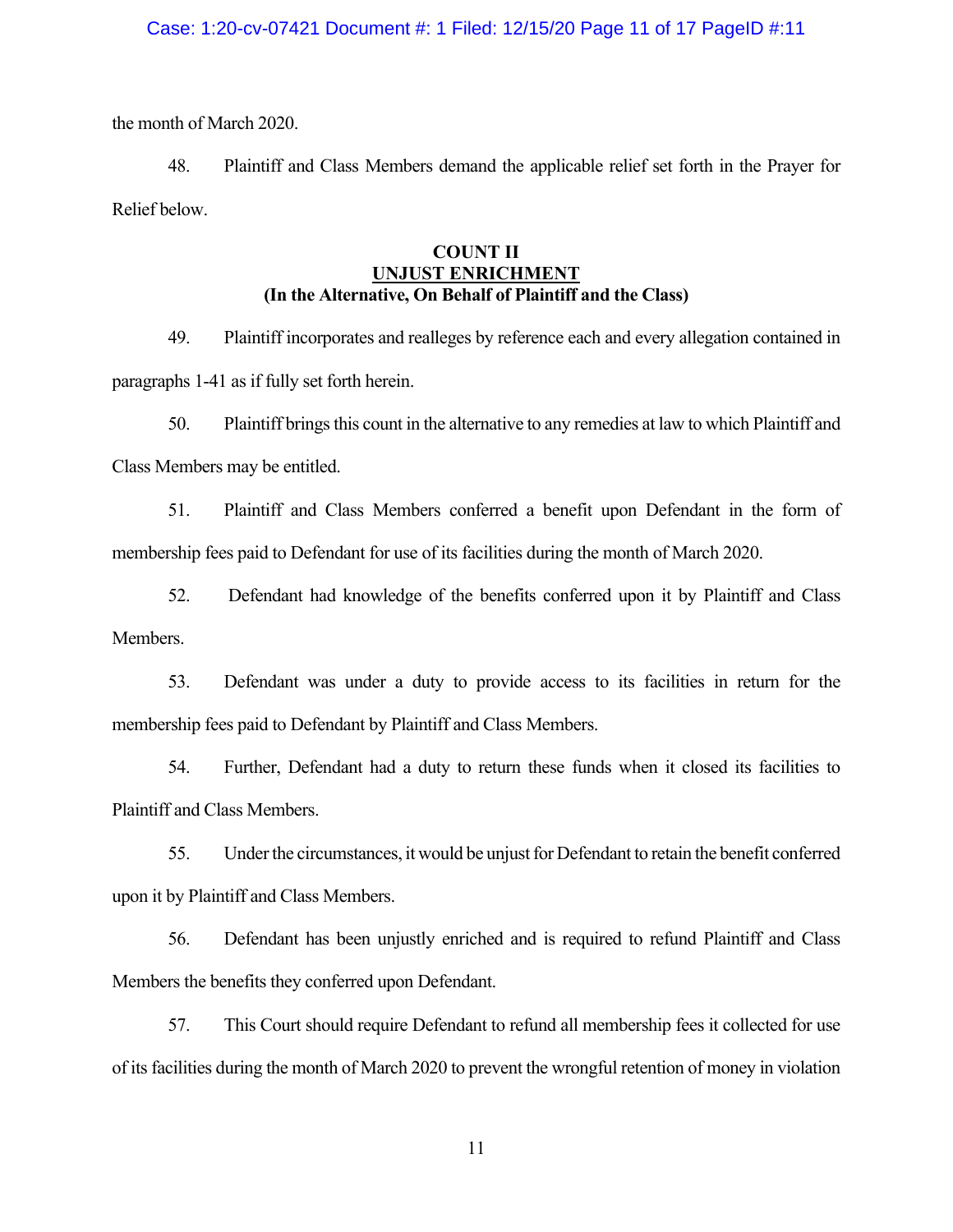### Case: 1:20-cv-07421 Document #: 1 Filed: 12/15/20 Page 12 of 17 PageID #:12

of good conscience and fundamental principles of justice or equity.

58. Plaintiff and Class Members are entitled to and seek disgorgement and restitution of Defendant's wrongful profits in a manner established by the Court.

59. Plaintiff and Class Members demand the applicable relief set forth in the Prayer for Relief below.

## **COUNT III NEGLIGENCE (On Behalf of Plaintiff and the Class)**

60. Plaintiff incorporates and realleges by reference each and every allegation contained in paragraphs 1-41 as if fully set forth herein.

61. Defendant had a duty to Plaintiff and Class Members to provide fitness facilities and services in exchange for the membership dues it collected from Plaintiff and Class Members for use of its facilities during the month of March 2020.

62. Defendant breached its duty to Plaintiff and Class Members by failing to provide fitness facilities and services, and by failing to reimburse Plaintiff and Class Members the membership fees that they paid.

63. Defendant knew or should have known that its wrongful acts would cause damage to Plaintiff and Class Members.

64. Defendant's conduct has directly and proximately caused damages to Plaintiff and Class Members in the amount of unearned membership fees paid by Plaintiff and Class Members.

65. Plaintiff and Class Members demand the applicable relief set forth in the Prayer for Relief below.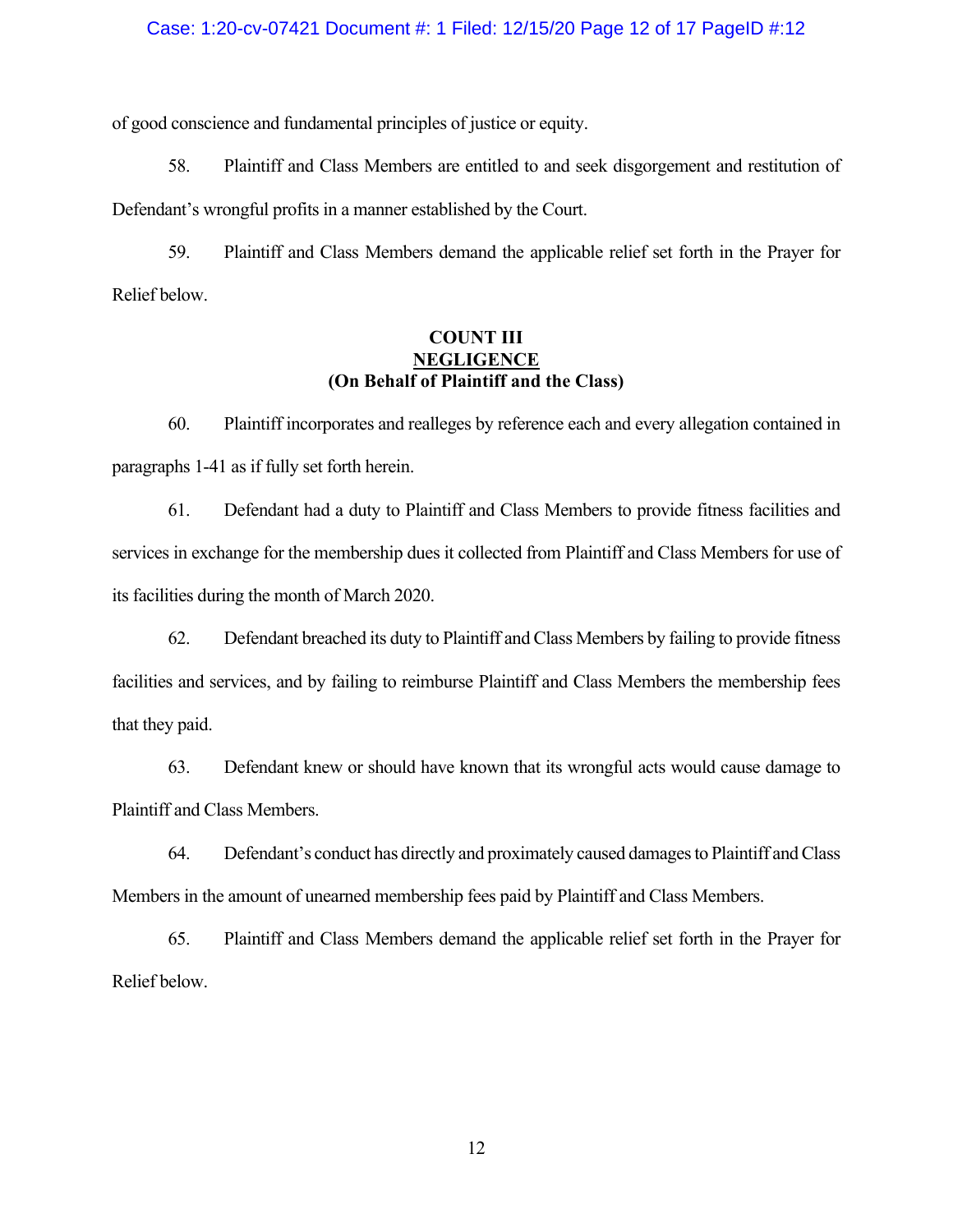## **COUNT IV NEGLIGENT MISREPRESENTATION (On Behalf of Plaintiff and the Class)**

66. Plaintiff incorporates and realleges by reference each and every allegation contained in paragraphs 1-41 as if fully set forth herein.

67. Defendant had a duty to Plaintiff and Class Members to fully disclose the availability of its fitness facilities, including its decision to voluntarily close its facilities.

68. Defendant breached its duty and was negligent to Plaintiff and Class Members by failing to advise Plaintiff and Class Members that it would be voluntarily closing its facilities before closing them.

69. Defendant knew or should have known that its wrongful acts and omissions would cause damages to Plaintiff and Class Members.

70. Defendant's conduct has directly and proximately caused damage to Plaintiff and Class Members.

71. Plaintiff and Class Members demand the applicable relief set forth in the Prayer for Relief below.

## **Count V VIOLATIONS OF ILLINOIS' CONSUMER FRAUD AND DECEPTIVE BUSINESS PRACTICES ACT (On behalf of Plaintiff and the Class)**

72. Plaintiff incorporates and realleges by reference each and every allegation contained in paragraphs 1-41 as if fully set forth herein.

73. The Illinois Consumer Fraud and Deceptive Business Practices Act prohibits any deceptive, unlawful, unfair, or fraudulent business acts or practices including using deception, fraud, false pretenses, false promises, false advertising, misrepresentation, or the concealment suppression or omission of such material fact, or the use or employment of any practice described in Section 2 of the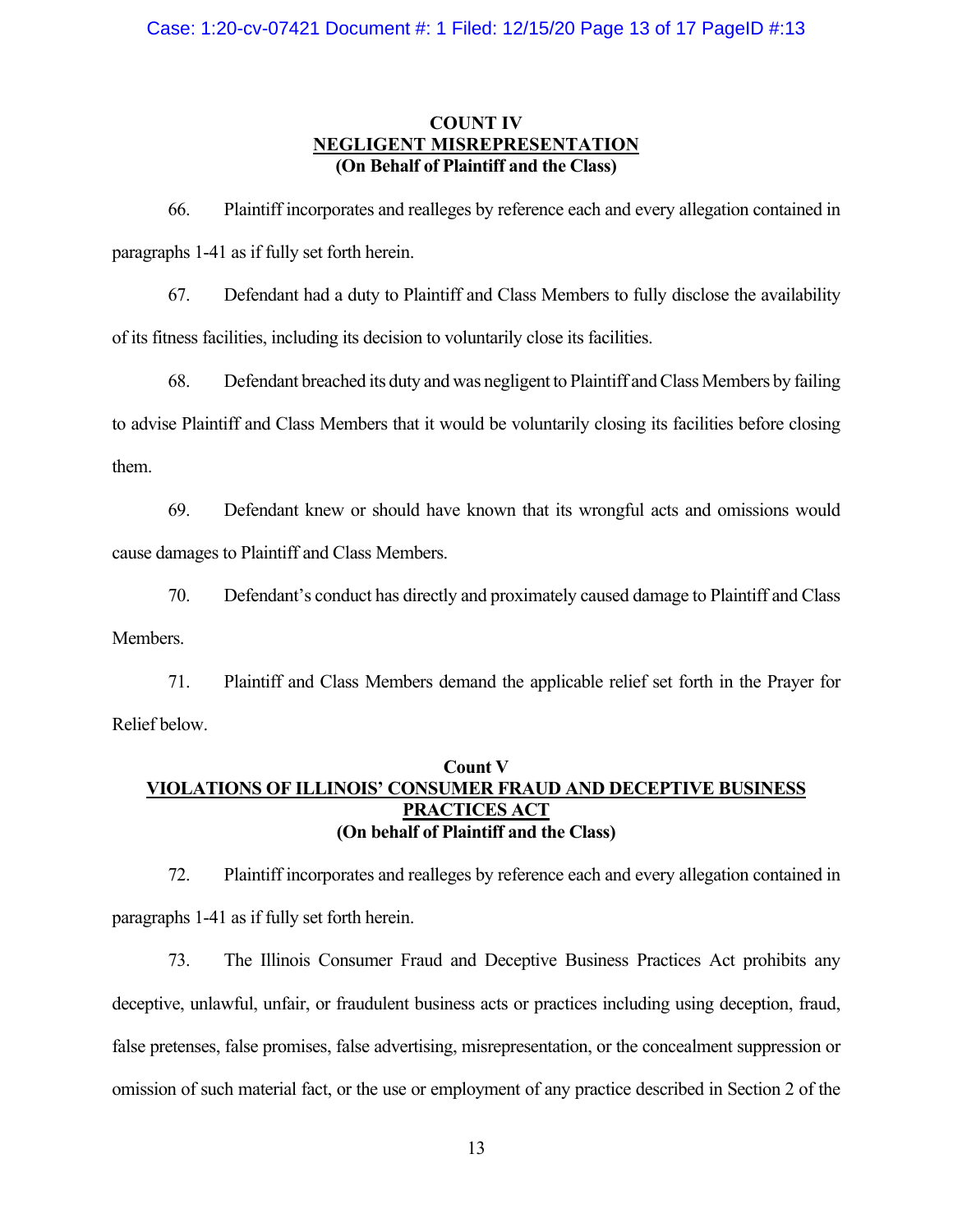### Case: 1:20-cv-07421 Document #: 1 Filed: 12/15/20 Page 14 of 17 PageID #:14

"Uniform Deceptive Trade Practices Act." 815 ILCS 505/2.

74. Defendant committed unfair and deceptive acts by collecting funds for use of its facilities, not allowing individuals to use the facilities that they had paid for, and not returning the funds it had collected.

75. It is unfair and deceptive for Defendant to keep money paid by Plaintiff and Class Members when Defendant chose to close its facilities through no fault of Plaintiff or Class Members.

76. Defendant intended that Plaintiff and the Class rely on its unfair act of collecting funds for us of its facilities.

77. The Illinois Consumer Fraud and Deceptive Business Practices Act applies to Defendant's acts as described herein because it applies to transactions involving the sale of goods or services to consumers.

78. Plaintiff and each Class member are "consumers" as defined by Section 505/1(e) of the Illinois Consumer Fraud and Deceptive Business Practices Act.

79. Defendant is a "person" as defined by Section 505/1(c) of the Illinois Consumer Fraud and Deceptive Business Practices Act.

80. Defendants' conduct alleged herein occurred in "trade" or "commerce" as defined by Section 505/1(f) of the Illinois Consumer Fraud and Deceptive Business Practices Act.

81. Plaintiff and the Class were injured and have suffered damages as a direct and proximate result of Defendants' unfair acts and practices.

#### **COUNT VI**

### **VIOLATION OF STATE CONSUMER PROTECTION STATUTES**

### **(On Behalf of Plaintiff and the Multi-State Consumer Protection Class)**

82. Plaintiff incorporates and realleges by reference each and every allegation contained in paragraphs 1-41 as if fully set forth herein.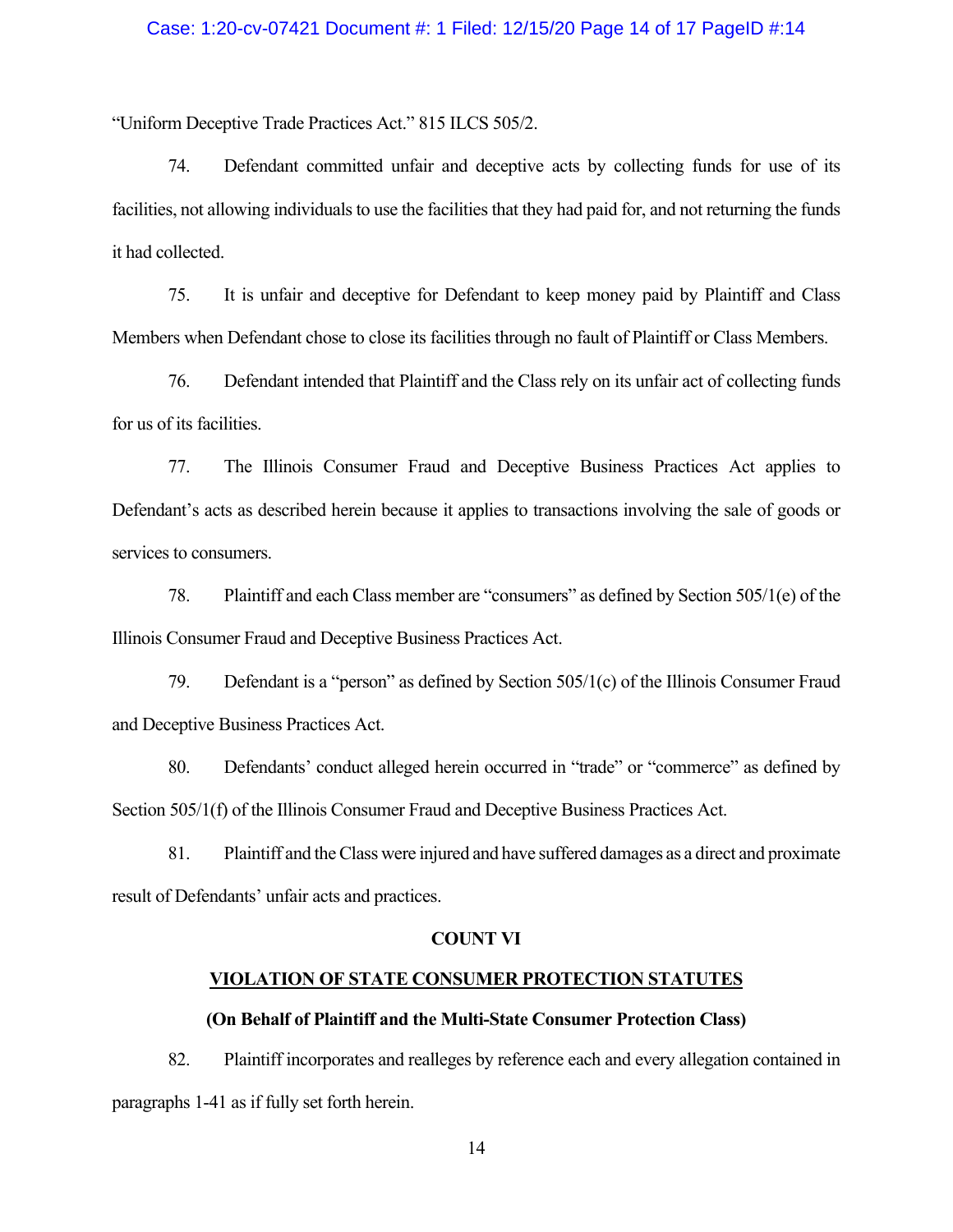### Case: 1:20-cv-07421 Document #: 1 Filed: 12/15/20 Page 15 of 17 PageID #:15

83. Plaintiff brings this action individually and on behalf of the Multi-State Consumer Protection Class.

84. Plaintiff and Class members have been injured as a result of Defendant's violations of the state consumer protection statutes listed above in paragraph 30 and footnote 10, which also provide a basis for redress to Plaintiff and Class members based on Defendant's fraudulent, deceptive, unfair and unconscionable acts, practices and conduct.

85. Defendant's conduct as alleged herein violates the consumer protection, unfair trade practices and deceptive acts laws of each of the jurisdictions encompassing the Multi-State Consumer Protection Class.

86. Defendant committed unfair and deceptive acts by collecting funds for use of its facilities, not allowing individuals to use the facilities that they had paid for, and not returning the funds it had collected.

87. Defendant violated the Multi-State Consumer Protection Class states' unfair and deceptive acts and practices laws by engaging in these unfair or deceptive acts or practices.

88. Plaintiff and the Class were injured and have suffered damages as a direct and proximate result of Defendants' unfair acts and practices.

89. Plaintiff and the other Multi-State Consumer Protection Class Members' injuries were proximately caused by Defendant's unfair and deceptive business practices.

90. As a result of Defendant's violations, Defendant has been unjustly enriched.

91. Pursuant to the aforementioned states' unfair and deceptive practices laws, Plaintiff and Class members are entitled to recover compensatory damages, restitution, punitive and special damages including but not limited to treble damages, reasonable attorneys' fees and costs and other injunctive or declaratory relief as deemed appropriate or permitted pursuant to the relevant law.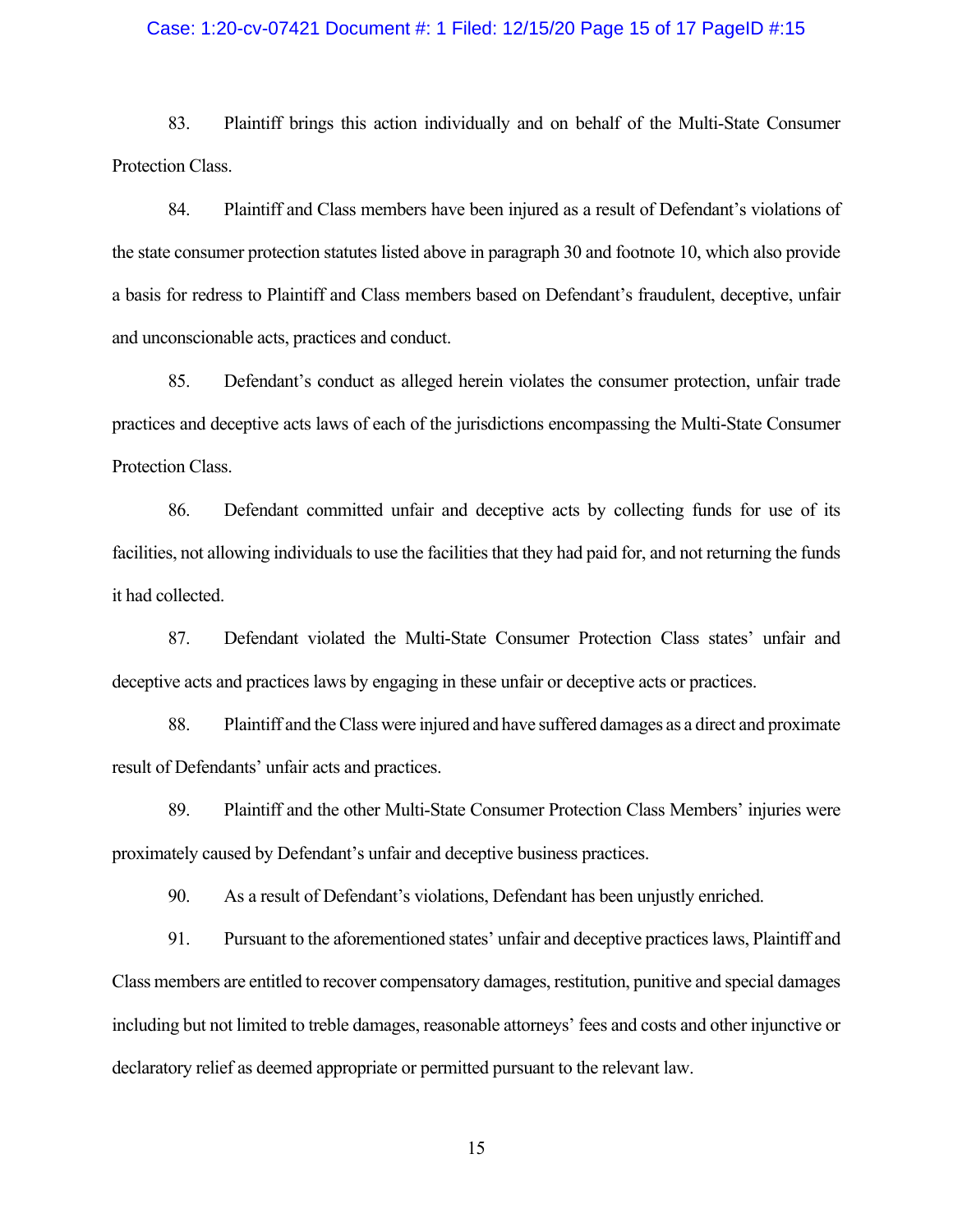### **PRAYER FOR RELIEF**

**WHEREFORE**, Plaintiff, on behalf of himself and Class Members, prays for the following relief:

a. A declaration that this lawsuit may properly be maintained as a class action and certifying the Class claims herein;

b. Award Plaintiff and Class Members actual damages, including the total amount of membership fees collected by Defendant for use of its facilities during the month of March 2020, as well as interest for the time period during which Defendant refuses to refund the fees.

c. Award Plaintiff and Class Members injunctive relief in the form of a guarantee by Defendant not to charge membership fees during periods when its facilities are voluntarily closed, as well as adopting policies and procedures to ensure that members are reimbursed fees collected for any period during which Defendant's facilities are voluntarily closed.

d. Award other declaratory and injunctive relief as permitted by law;

e. Award Plaintiff and Class Members damages flowing from the requested injunction;

f. Appoint the undersigned as Class Counsel;

g. Appoint Plaintiff as Representative of the Class;

h. Award reasonable attorneys' fees, filing fees, expert fees, and costs of suit to counsel based upon the benefit received by Plaintiff and Class Members; and

i. Award Plaintiff and Class Members any further relief that the Court deems just and proper.

#### **JURY DEMAND**

Plaintiff and Class Members hereby demand a trial by jury.